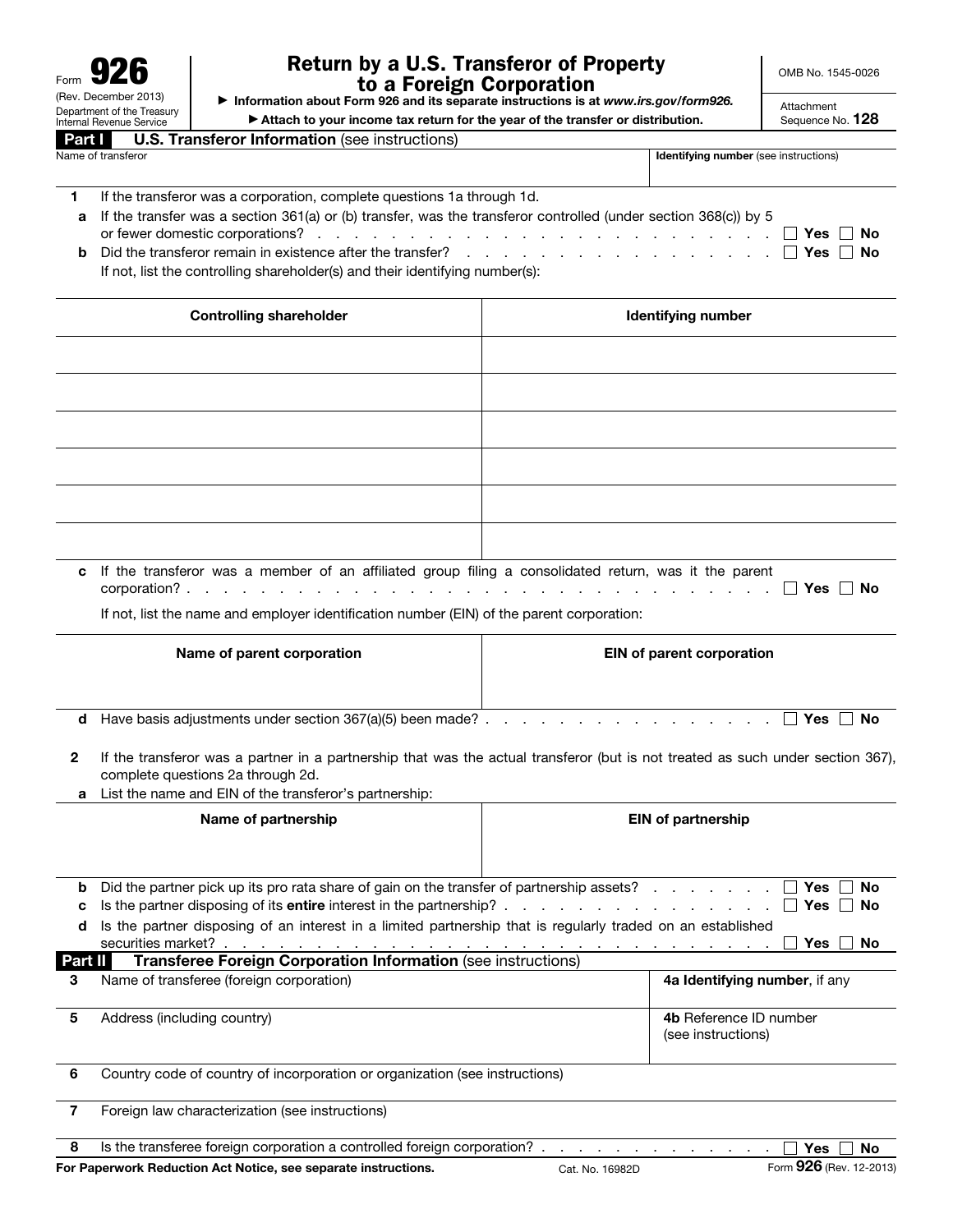## Part III Information Regarding Transfer of Property (see instructions)

| Type of<br>property                       | $(a)$<br>Date of<br>transfer | (b)<br>Description of<br>property | (c)<br>Fair market value on<br>date of transfer | (d)<br>Cost or other<br>basis | (e)<br>Gain recognized on<br>transfer |
|-------------------------------------------|------------------------------|-----------------------------------|-------------------------------------------------|-------------------------------|---------------------------------------|
| Cash                                      |                              |                                   |                                                 |                               |                                       |
| Stock and                                 |                              |                                   |                                                 |                               |                                       |
| securities                                |                              |                                   |                                                 |                               |                                       |
|                                           |                              |                                   |                                                 |                               |                                       |
| Installment                               |                              |                                   |                                                 |                               |                                       |
| obligations,<br>account                   |                              |                                   |                                                 |                               |                                       |
| receivables or                            |                              |                                   |                                                 |                               |                                       |
| similar property                          |                              |                                   |                                                 |                               |                                       |
| Foreign currency                          |                              |                                   |                                                 |                               |                                       |
| or other property                         |                              |                                   |                                                 |                               |                                       |
| denominated in<br>foreign currency        |                              |                                   |                                                 |                               |                                       |
|                                           |                              |                                   |                                                 |                               |                                       |
|                                           |                              |                                   |                                                 |                               |                                       |
| Inventory                                 |                              |                                   |                                                 |                               |                                       |
|                                           |                              |                                   |                                                 |                               |                                       |
| Assets subject to<br>depreciation         |                              |                                   |                                                 |                               |                                       |
| recapture (see                            |                              |                                   |                                                 |                               |                                       |
| Temp. Regs. sec.<br>$1.367(a) - 4T(b)$    |                              |                                   |                                                 |                               |                                       |
| Tangible property                         |                              |                                   |                                                 |                               |                                       |
| used in trade or                          |                              |                                   |                                                 |                               |                                       |
| business not listed<br>under another      |                              |                                   |                                                 |                               |                                       |
| category                                  |                              |                                   |                                                 |                               |                                       |
|                                           |                              |                                   |                                                 |                               |                                       |
| Intangible<br>property                    |                              |                                   |                                                 |                               |                                       |
|                                           |                              |                                   |                                                 |                               |                                       |
| Property to be leased                     |                              |                                   |                                                 |                               |                                       |
| (as described in final                    |                              |                                   |                                                 |                               |                                       |
| and temp. Regs. sec.<br>$1.367(a)-4(c)$   |                              |                                   |                                                 |                               |                                       |
|                                           |                              |                                   |                                                 |                               |                                       |
| Property to be<br>sold (as                |                              |                                   |                                                 |                               |                                       |
| described in                              |                              |                                   |                                                 |                               |                                       |
| Temp. Regs. sec.<br>$1.367(a) - 4T(d)$    |                              |                                   |                                                 |                               |                                       |
| Transfers of oil and                      |                              |                                   |                                                 |                               |                                       |
| gas working interests<br>(as described in |                              |                                   |                                                 |                               |                                       |
| Temp. Regs. sec.                          |                              |                                   |                                                 |                               |                                       |
| $1.367(a) - 4T(e)$                        |                              |                                   |                                                 |                               |                                       |
|                                           |                              |                                   |                                                 |                               |                                       |
| Other property                            |                              |                                   |                                                 |                               |                                       |
|                                           |                              |                                   |                                                 |                               |                                       |

## Supplemental Information Required To Be Reported (see instructions):